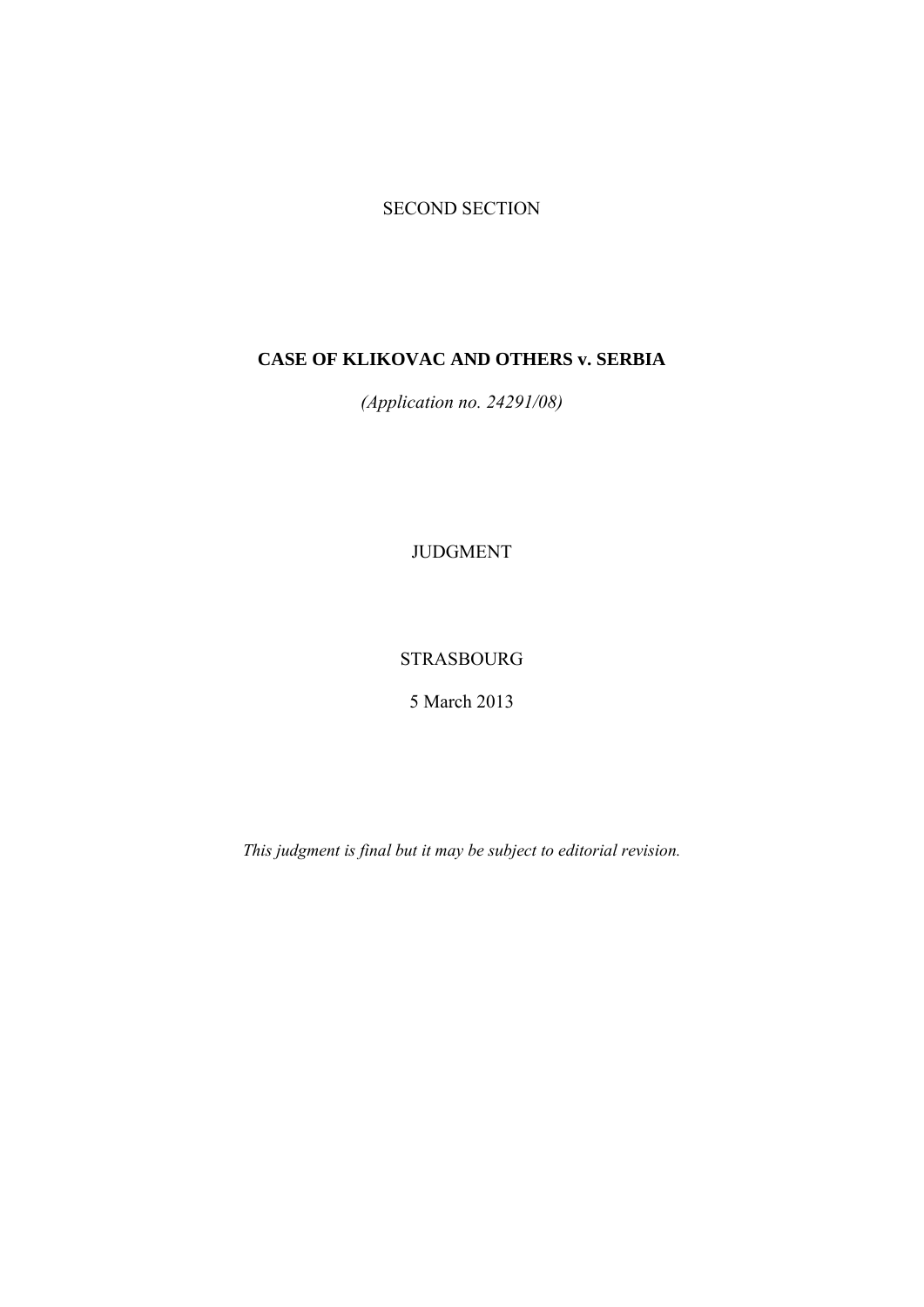#### **In the case of Klikovac and Others v. Serbia,**

The European Court of Human Rights (Second Section), sitting as a Committee composed of:

Paulo Pinto de Albuquerque, *President,* 

Dragoljub Popović,

Helen Keller, *judges,*

and Françoise Elens-Passos, *Deputy Section Registrar,*

Having deliberated in private on 12 February 2013,

Delivers the following judgment, which was adopted on that date:

### PROCEDURE

1. The case originated in an application (no. 24291/08) against the Republic of Serbia lodged with the Court under Article 34 of the Convention for the Protection of Human Rights and Fundamental Freedoms ("the Convention") by three Serbian nationals, Mr Branko Klikovac, Mr Milovan Bačanac and Mr Radovan Vasić ("the applicants"), on 3 May 2008.

2. All the applicants were initially represented by Mr S. Krstić, a lawyer practising in Kraljevo. On 27 September 2011 he informed the Court that he was no longer representing Mr Branko Klikovac and Mr Milovan Bačanac. The Serbian Government ("the Government") were represented by their Agent, Mr S. Carić.

3. On 29 June 2010 the President of the Second Section decided to give notice of the applications to the Government. It was also decided to rule on the admissibility and merits of the applications at the same time (Article 29 § 1).

4. The Government objected to the examination of the application by a Committee. After having considered the Government's objection, the Court rejects it.

## THE FACTS

### I. THE CIRCUMSTANCES OF THE CASE

5. The applicants were born in 1942, 1953 and 1949 respectively and live in Kraljevo.

6. On 10 November 2004 the Kraljevo District Court ("the District Court") ordered "MAGNOHROM d.o.o." ("the debtor"), a company from Kraljevo, to pay the applicants *in solidum* 1,504,924 Serbian dinars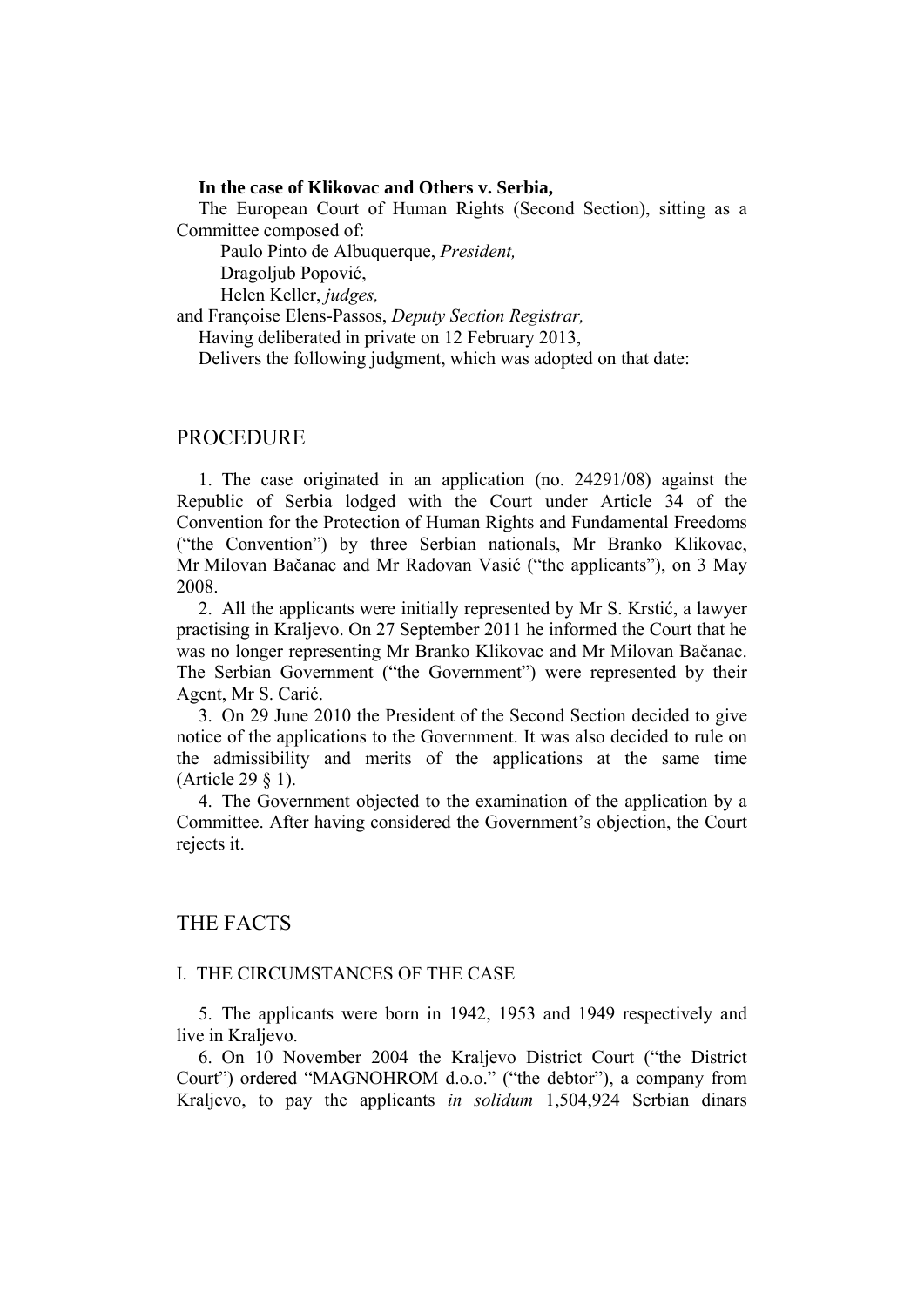("RSD") together with statutory interest and legal costs. This judgment became final on 6 July 2006.

### **A. The enforcement proceedings**

7. On 2 February 2007 the applicants filed a request for the enforcement of the above judgment proposing that it be carried out through the auctioning of the debtor's specified immovable assets.

8. On 6 February 2007 the Kraljevo Municipal Court ("the Municipal Court") issued a writ of execution *(rešenje o izvršenju)*. The debtor appealed against that decision arguing that it was going through the process of restructuring as well as that the value of the impugned immovable assets exceeded the value of the applicants' claims. On 9 March 2007 the District Court dismissed the appeal.

9. On an unspecified date 60 other enforcement claims submitted against the same debtor were joined to the applicants' case.

10. After several hearings and few unsuccessful public auctions, on 30 April 2010 the impugned assets were sold to a company from Bačka Palanka for RSD 151,663.077.

11. The final decision on division of the proceeds and the order of settlement of creditors was issued by the Municipal Court on 5 July 2011. The court ordered the partial settlement of all creditors in proportion to their claims and the amount obtained through the sale.

12. Shortly thereafter the applicants' claims were partially settled.

### **B. The status of the debtor**

13. The debtor was privatised on 21 July 2006.

14. The sales contract was annulled on 28 December 2007 due to a buyer's failure to fulfil the contractual obligations.

15. As of January 2008, the debtor still consisted of predominantly socially/State-owned capital.

16. On 28 May 2010 the Privatisation Agency ordered the restructuring of the debtor, which is still ongoing. Nevertheless, the enforcement proceedings under consideration in the present case have never been suspended or terminated on these grounds.

### II. RELEVANT DOMESTIC LAW

17. The relevant domestic law concerning the status of the sociallyowned companies and the relevant provisions concerning the enforcement proceedings were outlined in the case of *R. Kačapor and Others v. Serbia*, nos. 2269/06 *et al*., 15 January 2008, §§ 57-64 and §§ 71-76. Furthermore, the relevant provisions concerning the privatisation of socially-owned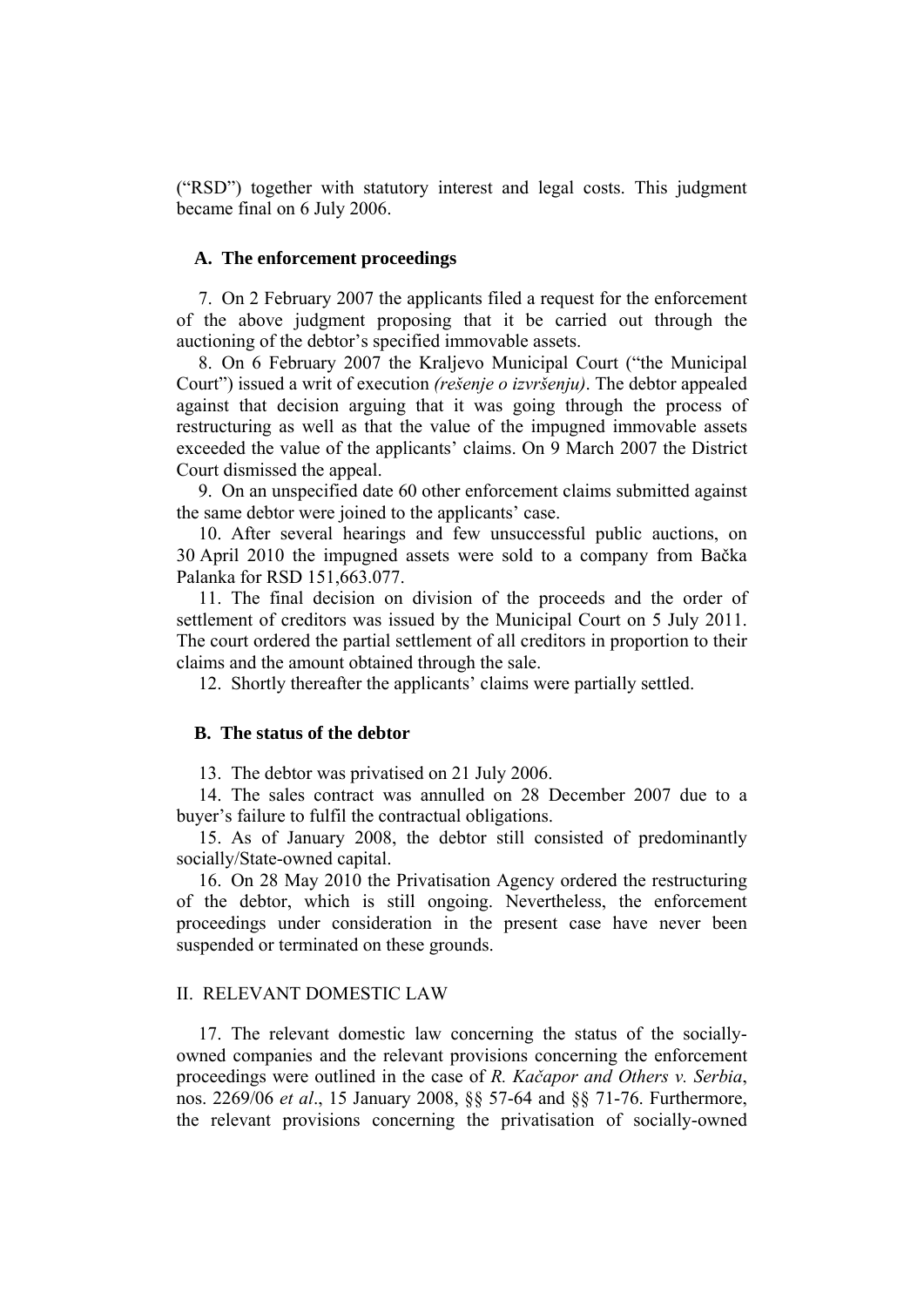companies were outlined in the case of *Crnišanin and Others v. Serbia*, nos. 35835/05 *et al*., §§ 100-104, 13 January 2009.

## THE LAW

## I. ALLEGED VIOLATION OF ARTICLE 6 OF THE CONVENTION AND ARTICLE 1 OF PROTOCOL No. 1 TO THE CONVENTION

18. The applicants complained about the respondent State's failure to enforce the final judgment of 10 November 2004. They relied on Article 6 of the Convention and Article 1 of Protocol No. 1 to the Convention.

Article 6, in so far as relevant, provides:

"In the determination of his civil rights and obligations ..., everyone is entitled to a fair and public hearing within a reasonable time by an independent and impartial tribunal established by law."

Article 1 of Protocol No. 1 to the Convention reads as follows:

"Every natural or legal person is entitled to the peaceful enjoyment of his possessions. No one shall be deprived of his possessions except in the public interest and subject to the conditions provided for by law and by the general principles of international law.

The preceding provisions shall not, however, in any way impair the right of a State to enforce such laws as it deems necessary to control the use of property in accordance with the general interest or to secure the payment of taxes or other contributions or penalties."

#### **A. Admissibility**

19. The Court notes that the application is not manifestly ill-founded within the meaning of Article 35 § 3 (a) of the Convention. It further notes that it is not inadmissible on any other grounds. It must therefore be declared admissible.

### **B. Merits**

20. The Court notes that the domestic judgment in the applicants' favour was given on 10 November 2004 and it became final on 6 July 2006. The applicants sought enforcement on 2 February 2007. However, it has not been fully enforced until the present day. The Government did not advance any argument to justify this.

21. The Court has already found a breach of Article 6 of the Convention and Article 1 of Protocol No. 1 to the Convention in similar circumstances (see *R. Kačapor and Others*, cited above, §§ 115-116; *Crnišanin and*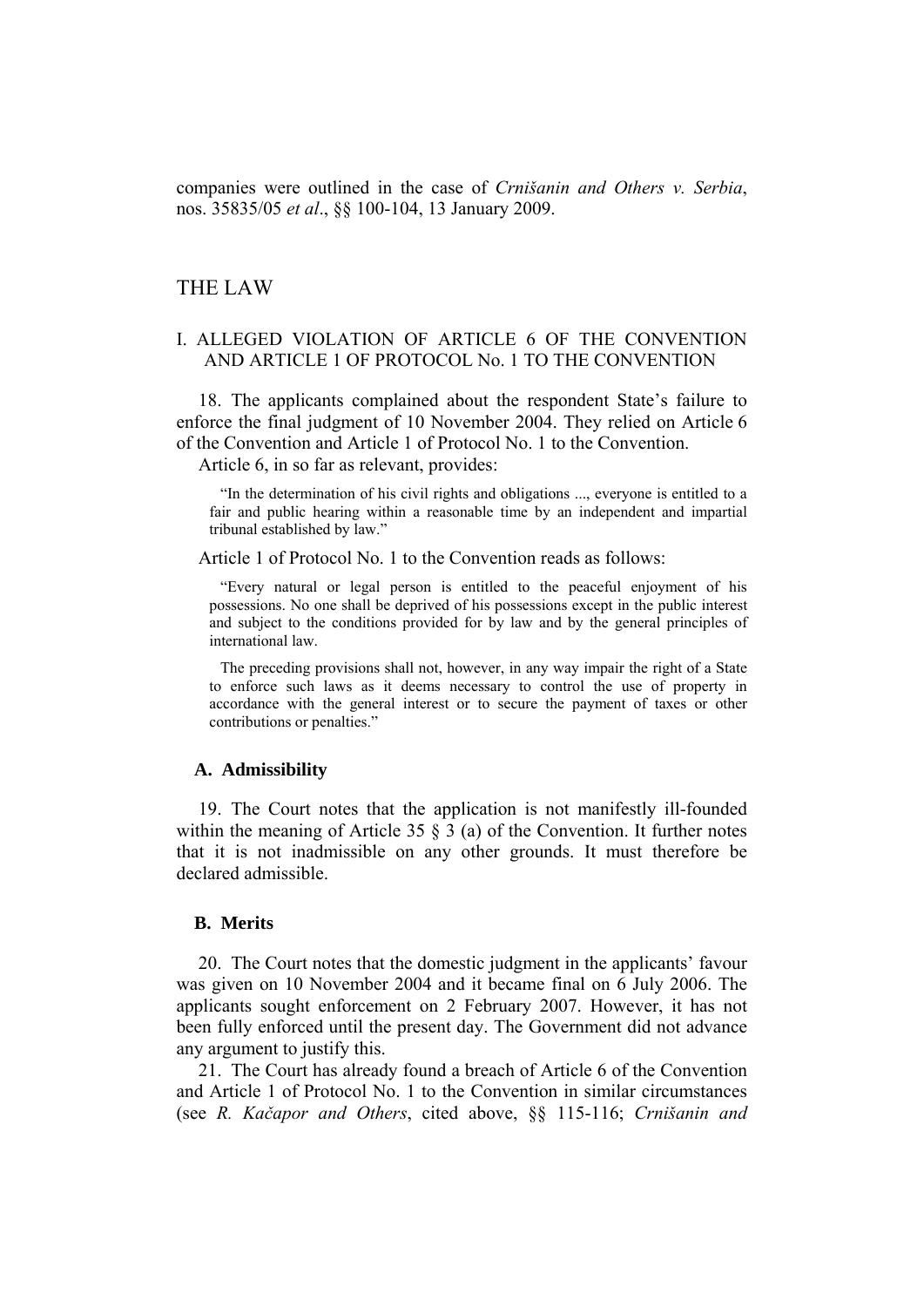*Others*, cited above, § 123; and *Rašković and Milunović v. Serbia*, nos. 1789/07 and 28058/07, § 79, 31 May 2011). It finds no reason to depart from that jurisprudence in the present.

Accordinlgy, there has been a breach of Article 6 of the Convention and Article 1 of Protocol No. 1 to the Convention.

## II. APPLICATION OF ARTICLE 41 OF THE CONVENTION

### 22. Article 41 of the Convention provides:

"If the Court finds that there has been a violation of the Convention or the Protocols thereto, and if the internal law of the High Contracting Party concerned allows only partial reparation to be made, the Court shall, if necessary, afford just satisfaction to the injured party."

#### **A. Damage**

23. The applicants sought the payment of the outstanding judgment debt in respect of pecuniary damage and EUR 100,000 each in respect of nonpecuniary damage. The Government considered the claims excessive and unjustified.

24. Having regard to the violations found in the present case and its own jurisprudence (see *R. Kačapor and Others,* cited above, §§ 123-126, and *Crnišanin and Others*, cited above, § 139), the Court considers that the applicants' claim for pecuniary damage must be accepted. The Government shall, therefore, pay in respect of each applicant the outstanding debt from the final judgment of 10 November 2004.

25. As regards non-pecuniary damage, the Court considers that the applicants sustained some non-pecuniary loss arising from the breaches of the Convention found in this case. The particular amount claimed, however, is excessive. Making its assessment on an equitable basis, as required by Article 41 of the Convention, the Court awards each applicant EUR 4,700 under this head.

#### **B. Costs and expenses**

26. The applicants also claimed RSD 300,000 for the costs and expenses incurred before the domestic courts and approximately EUR 2,480 for those incurred before the Court. The Government considered the amounts excessive.

27. In accordance with the Court's case-law, an applicant is entitled to the reimbursement of costs and expenses only in so far as it has been shown that these have been actually and necessarily incurred and are reasonable as to quantum (see, for example, *Iatridis v. Greece* (just satisfaction) [GC], no. 31107/96, § 54, ECHR 2000-XI). Regard being had to the information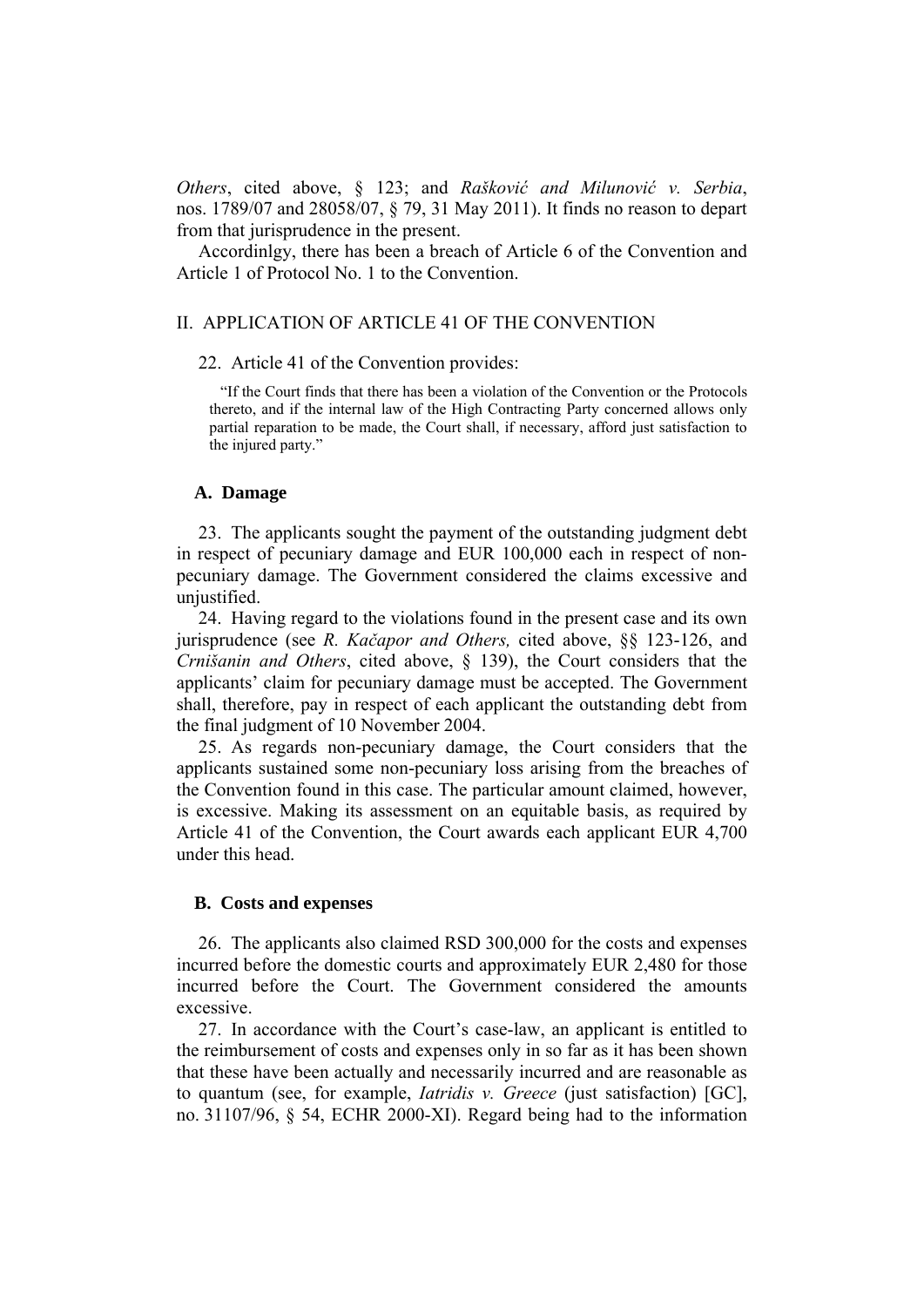in its possession and the above criteria, the Court considers it reasonable to award the applicants EUR 450 under this head.

28. As regards the costs and expenses incurred domestically, the Court notes that they are an integral part of the applicants' pecuniary claims which have already been dealt with above.

### **C. Default interest**

29. The Court considers it appropriate that the default interest rate should be based on the marginal lending rate of the European Central Bank, to which should be added three percentage points.

# FOR THESE REASONS, THE COURT UNANIMOUSLY

- 1. *Declares* the application admissible;
- 2. *Holds* that there has been a violation of Article 6 of the Convention and of Article 1 of Protocol No. 1 to the Convention;
- 3. *Holds*

(a) that the respondent State shall, from its own funds and within three months, pay the outstanding debt owed to the applicants under the final judgment of 10 November 2004;

(b) that the respondent State is to pay the applicants, within the same period, the following amounts, to be converted into the currency of the respondent State at the rate applicable at the date of settlement:

(i) EUR 4,700 (four thousand seven hundred euros) each, plus any tax that may be chargeable, in respect of non-pecuniary damage; and

(ii) EUR 450 (four hundred fifty euros) together, plus any tax that may be chargeable to the applicant, in respect of cots and expenses;

(c) that from the expiry of the above-mentioned three months until settlement simple interest shall be payable on the above amounts at a rate equal to the marginal lending rate of the European Central Bank during the default period plus three percentage points;

4. *Dismisses* the remainder of the applicants' claim for just satisfaction.